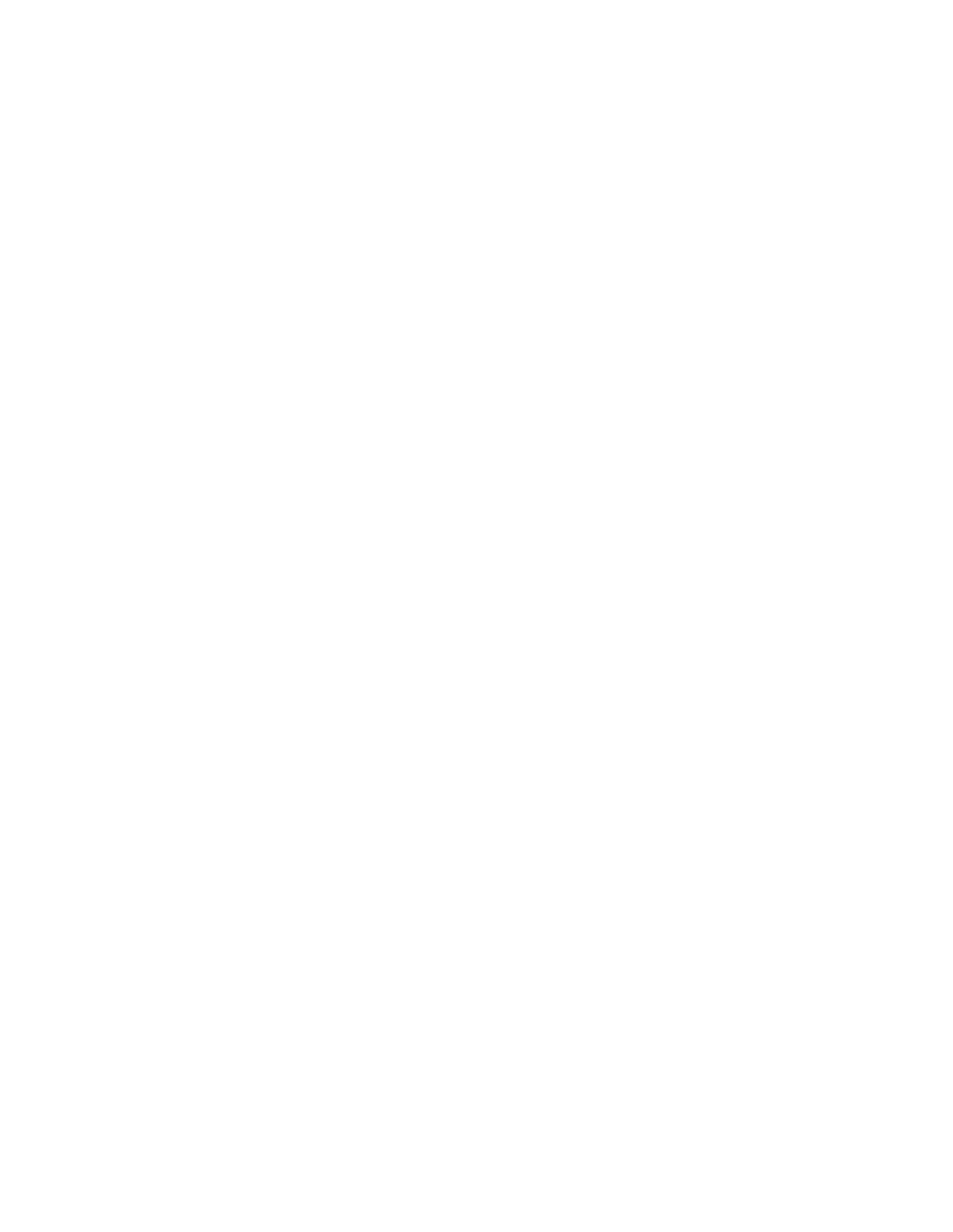### **FORT BEND COUNTY, TEXAS**  *TABLE OF CONTENTS*

### **Page**

| 3  |
|----|
| 6  |
| 8  |
| 11 |
| 12 |
| 13 |
|    |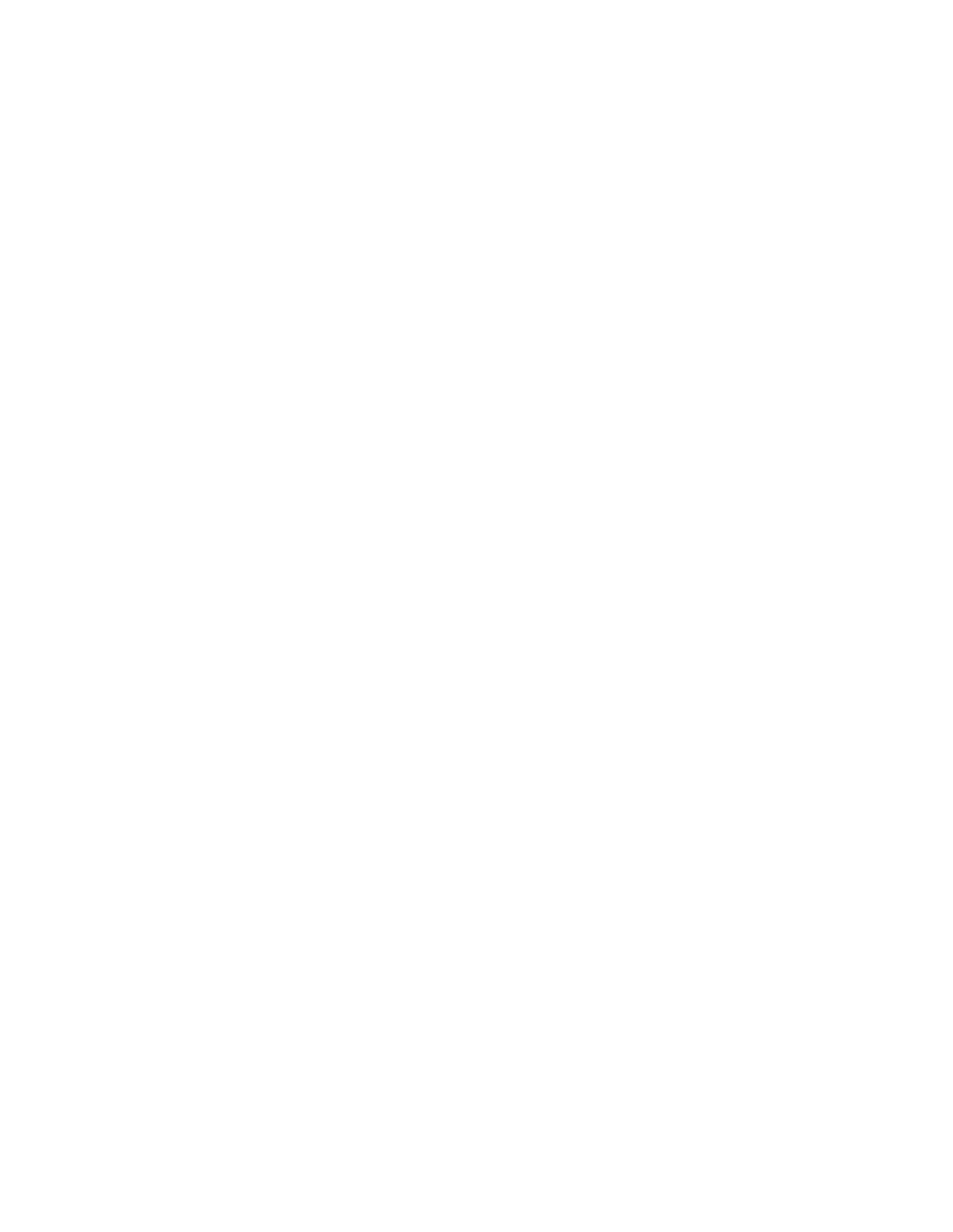

Houston Office 3737 Buffalo Speedway Suite 1600 Houston, Texas 77098 713 621 1515 Main

whitleypenn.com

### **REPORT OF INDEPENDENT AUDITORS ON INTERNAL CONTROL OVER FINANCIAL REPORTING AND ON COMPLIANCE AND OTHER MATTERS BASED ON AN AUDIT OF FINANCIAL STATEMENTS PERFORMED IN ACCORDANCE WITH** *GOVERNMENT AUDITING STANDARDS*

To the Honorable Robert E. Hebert, County Judge and Members of Commissioners Court Fort Bend County, Texas

We have audited, in accordance with the auditing standards generally accepted in the United States of America and the standards applicable to financial audits contained in *Government Auditing Standards* issued by the Comptroller General of the United States, the financial statements of the governmental activities, the aggregate discretely presented component units, each major fund, and the aggregate remaining fund information of Fort Bend County, Texas (the "County"), as of and for the year ended September 30, 2017, and the related notes to the financial statements, which collectively comprise the County's basic financial statements and have issued our report thereon dated March 31, 2018.

### **Internal Control over Financial Reporting**

In planning and performing our audit of the financial statements, we considered the County's internal control over financial reporting (internal control) to determine the audit procedures that are appropriate in the circumstances for the purpose of expressing our opinions on the financial statements, but not for the purpose of expressing an opinion on the effectiveness of the County's internal control. Accordingly, we do not express an opinion on the effectiveness of the County's internal control.

A *deficiency in internal control* exists when the design or operation of a control does not allow management or employees, in the normal course of performing their assigned functions, to prevent, or detect and correct misstatements on a timely basis. A *material weakness* is a deficiency, or a combination of deficiencies, in internal control, such that there is a reasonable possibility that a material misstatement of the entity's financial statements will not be prevented, or detected and corrected, on a timely basis. A *significant deficiency* is a deficiency, or a combination of deficiencies, in internal control that is less severe than a material weakness, yet important enough to merit attention by those charged with governance.

Our consideration of internal control was for the limited purpose described in the first paragraph of this section and was not designed to identify all deficiencies in internal control that might be material weaknesses or significant deficiencies. Given these limitations, during our audit we did not identify any deficiencies in internal control that we consider to be material weaknesses. However, material weaknesses may exist that have not been identified.



Austin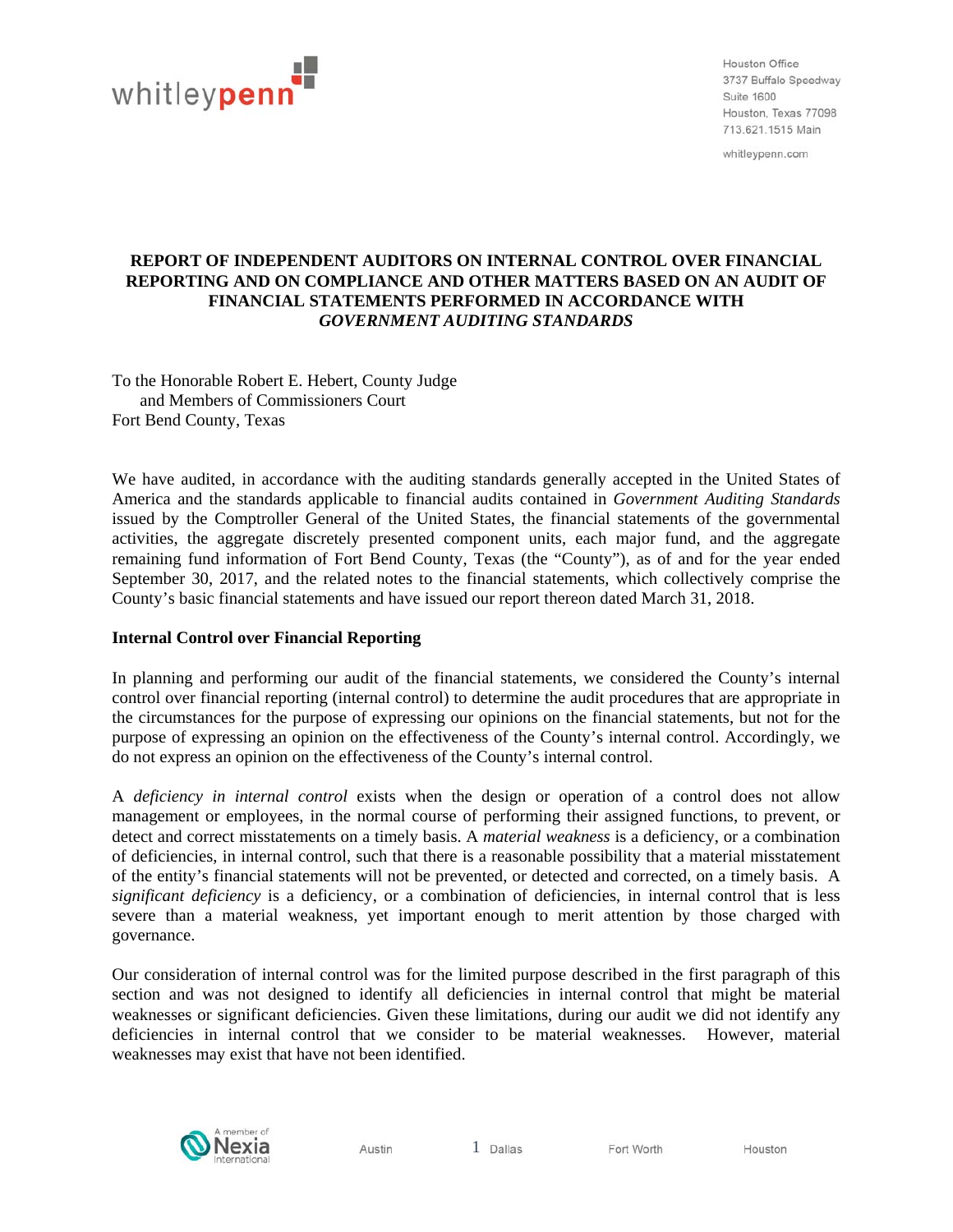To the Honorable Robert E. Hebert, County Judge and Members of Commissioners Court Fort Bend County, Texas

### **Compliance and Other Matters**

As part of obtaining reasonable assurance about whether the County's financial statements are free of material misstatement, we performed tests of its compliance with certain provisions of laws, regulations, contracts, and grant agreements, noncompliance with which could have a direct and material effect on the determination of financial statement amounts. However, providing an opinion on compliance with those provisions was not an objective of our audit, and accordingly, we do not express such an opinion. The results of our tests disclosed no instances of noncompliance or other matters that are required to be reported under *Government Auditing Standards.* 

### **Purpose of this Report**

The purpose of this report is solely to describe the scope of our testing of internal control and compliance and the results of that testing, and not to provide an opinion on the effectiveness of the entity's internal control or on compliance. This report is an integral part of an audit performed in accordance with *Government Auditing Standards* in considering the entity's internal control and compliance. Accordingly, this communication is not suitable for any other purposes.

Whitley PENN LLP

Houston, Texas March 31, 2018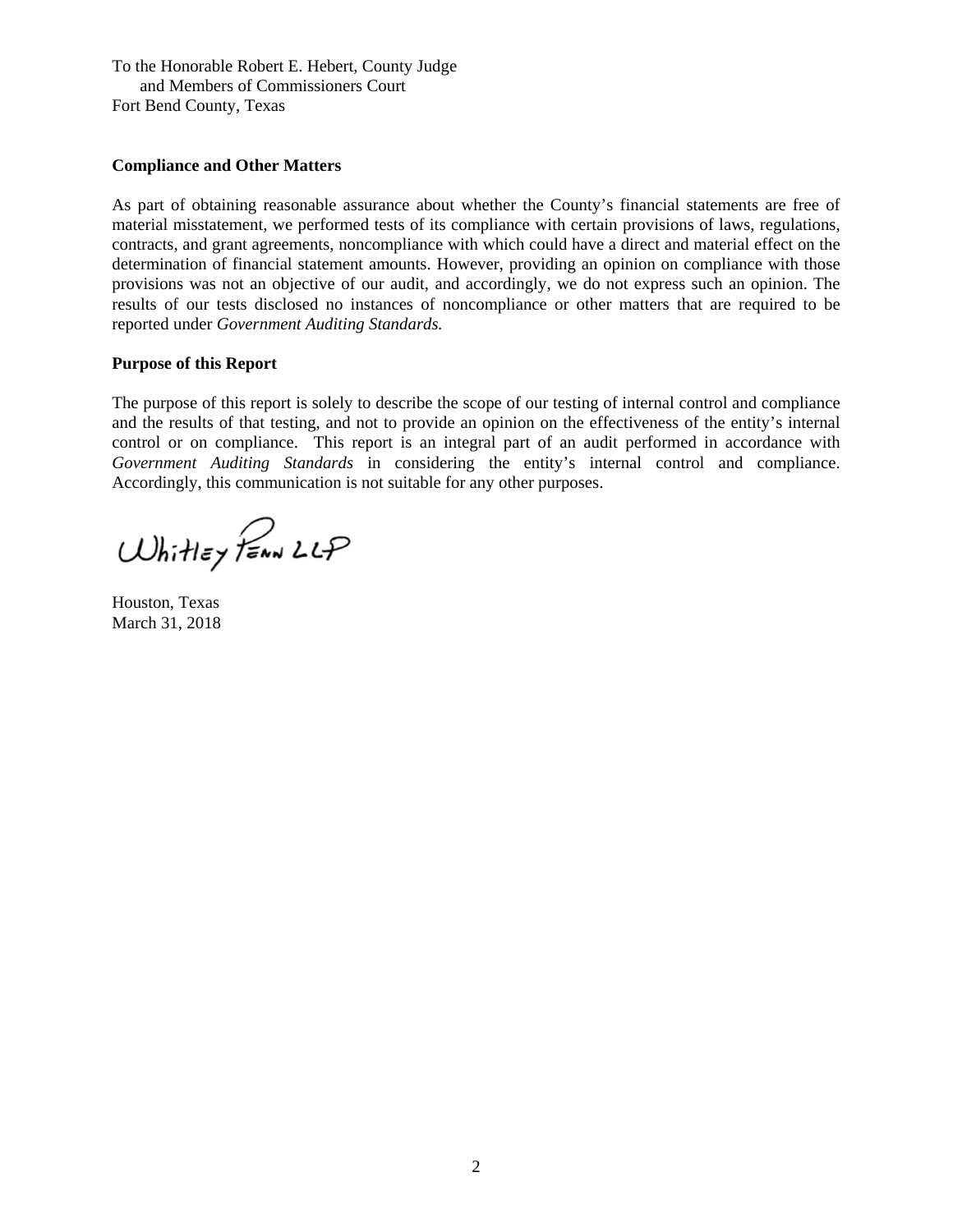

Houston Office 3737 Buffalo Speedway Suite 1600 Houston, Texas 77098 713 621 1515 Main

whitleypenn.com

### **REPORT OF INDEPENDENT AUDITORS ON COMPLIANCE FOR EACH MAJOR FEDERAL PROGRAM; REPORT ON INTERNAL CONTROL OVER COMPLIANCE; AND REPORT ON SCHEDULE OF EXPENDITURES OF FEDERAL AWARDS REQUIRED BY THE** *UNIFORM GUIDANCE*

To the Honorable Robert E. Hebert, County Judge and Members of Commissioners Court Fort Bend County, Texas

### **Report on Compliance for Each Major Federal Program**

We have audited Fort Bend County, Texas' (the "County") compliance with the types of compliance requirements described in the *OMB Compliance Supplement* that could have a direct and material effect on each of the County's major federal programs for the year ended September 30, 2017. The County's major federal programs are identified in the summary of auditor's results section of the accompanying schedule of findings and questioned costs.

### **Management's Responsibility**

Management is responsible for compliance with federal statutes, regulations, and the terms and conditions of its federal awards applicable to its federal programs.

### **Auditor's Responsibility**

Our responsibility is to express an opinion on compliance for each of the County's major federal programs based on our audit of the types of compliance requirements referred to above. We conducted our audit of compliance in accordance with auditing standards generally accepted in the United States of America; the standards applicable to financial audits contained in *Government Auditing Standards*, issued by the Comptroller General of the United States and the requirements of Title 2 U.S. *Code of Federal Regulations* Part 200, *Uniform Administrative Requirements, Cost Principles, and Audit Requirements for Federal Awards* (*Uniform Guidance*). Those standards and the *Uniform Guidance* require that we plan and perform the audit to obtain reasonable assurance about whether noncompliance with the types of compliance requirements referred to above that could have a direct and material effect on a major federal program occurred. An audit includes examining, on a test basis, evidence about the County's compliance with those requirements and performing such other procedures as we considered necessary in the circumstances.

We believe that our audit provides a reasonable basis for our opinion on compliance for each major federal program. However, our audit does not provide a legal determination of the County's compliance.

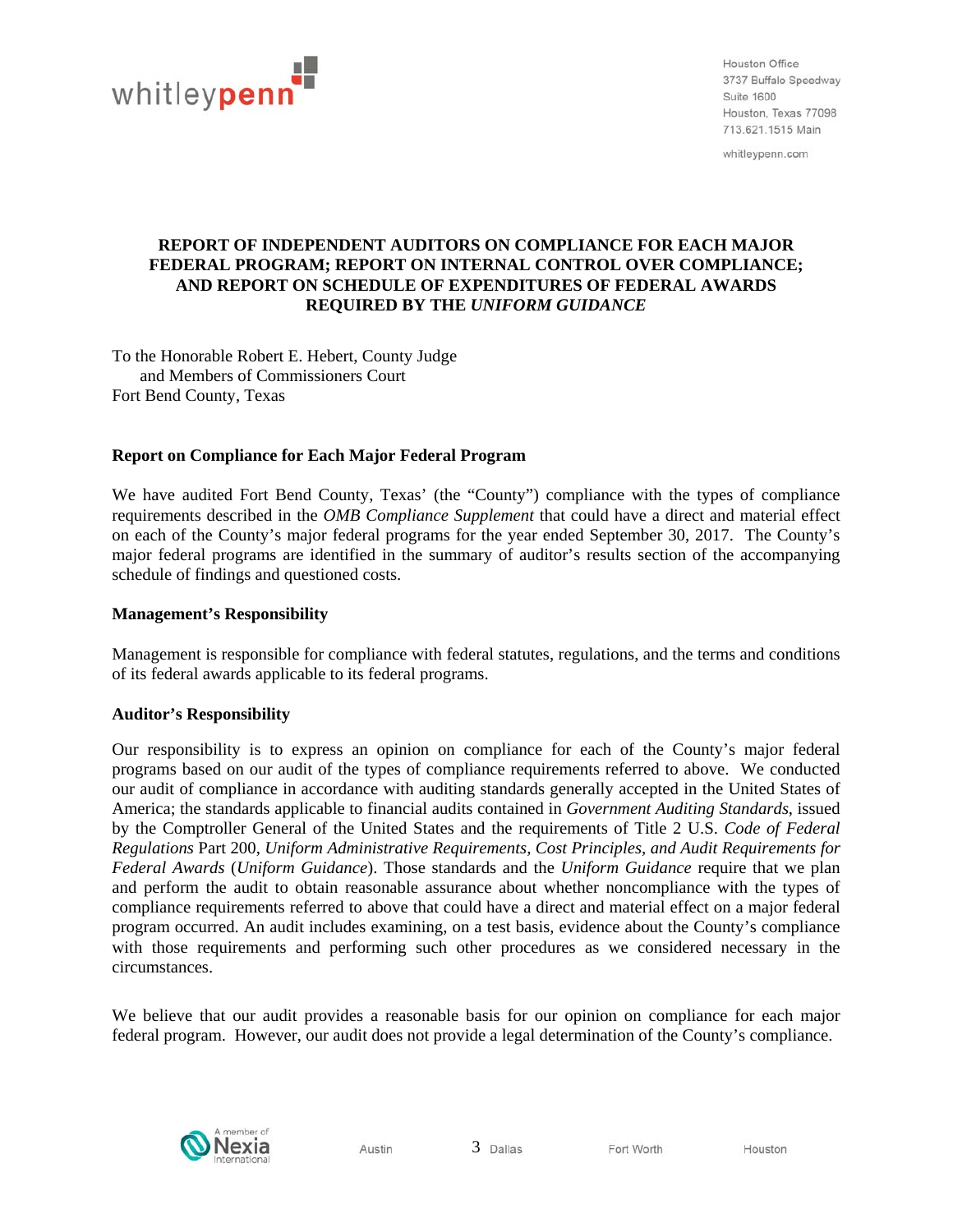To the Honorable Robert E. Hebert, County Judge and Members of Commissioners Court Fort Bend County, Texas

### **Opinion on Each Major Federal Program**

In our opinion, the County complied, in all material respects, with the compliance requirements referred to above that could have a direct and material effect on each of its major federal programs for the year ended September 30, 2017.

### **Report on Internal Control over Compliance**

Management of the County is responsible for establishing and maintaining effective internal control over compliance with the types of compliance referred to above. In planning and performing our audit of compliance, we considered the County's internal control over compliance with the types of requirements that could have a direct and material effect on each major federal program to determine the auditing procedures that are appropriate in the circumstances for the purpose of expressing an opinion on compliance and to test and report on internal control over compliance in accordance with the *Uniform Guidance*, but not for the purpose of expressing an opinion on the effectiveness of internal control over compliance. Accordingly, we do not express an opinion on the effectiveness of the County's internal control over compliance.

A *deficiency in internal control over compliance* exists when the design or operation of a control over compliance does not allow management or employees, in the normal course of performing their assigned functions, to prevent, or detect and correct, noncompliance with a type of compliance requirement of a federal program on a timely basis. A *material weakness in internal control over compliance* is a deficiency, or combination of deficiencies, in internal control over compliance, such that there is a reasonable possibility that material noncompliance with a type of compliance requirement of a federal program will not be prevented, or detected and corrected, on a timely basis. A *significant deficiency in internal control over compliance* is a deficiency, or a combination of deficiencies, in internal control over compliance with a type of compliance requirement of a federal program that is less severe than a material weakness in internal control over compliance, yet important enough to merit attention by those charged with governance.

Our consideration of internal control over compliance was for the limited purpose described in the first paragraph of this section and was not designed to identify all deficiencies in internal control that might be material weaknesses or significant deficiencies. We did not identify any deficiencies in internal control over compliance that we consider to be material weaknesses. However, material weaknesses may exist that have not been identified.

The purpose of this report on internal control over compliance is solely to describe the scope of our testing of internal control over compliance and the results of that testing based on the requirements of the *Uniform Guidance*. Accordingly, this report is not suitable for any other purpose.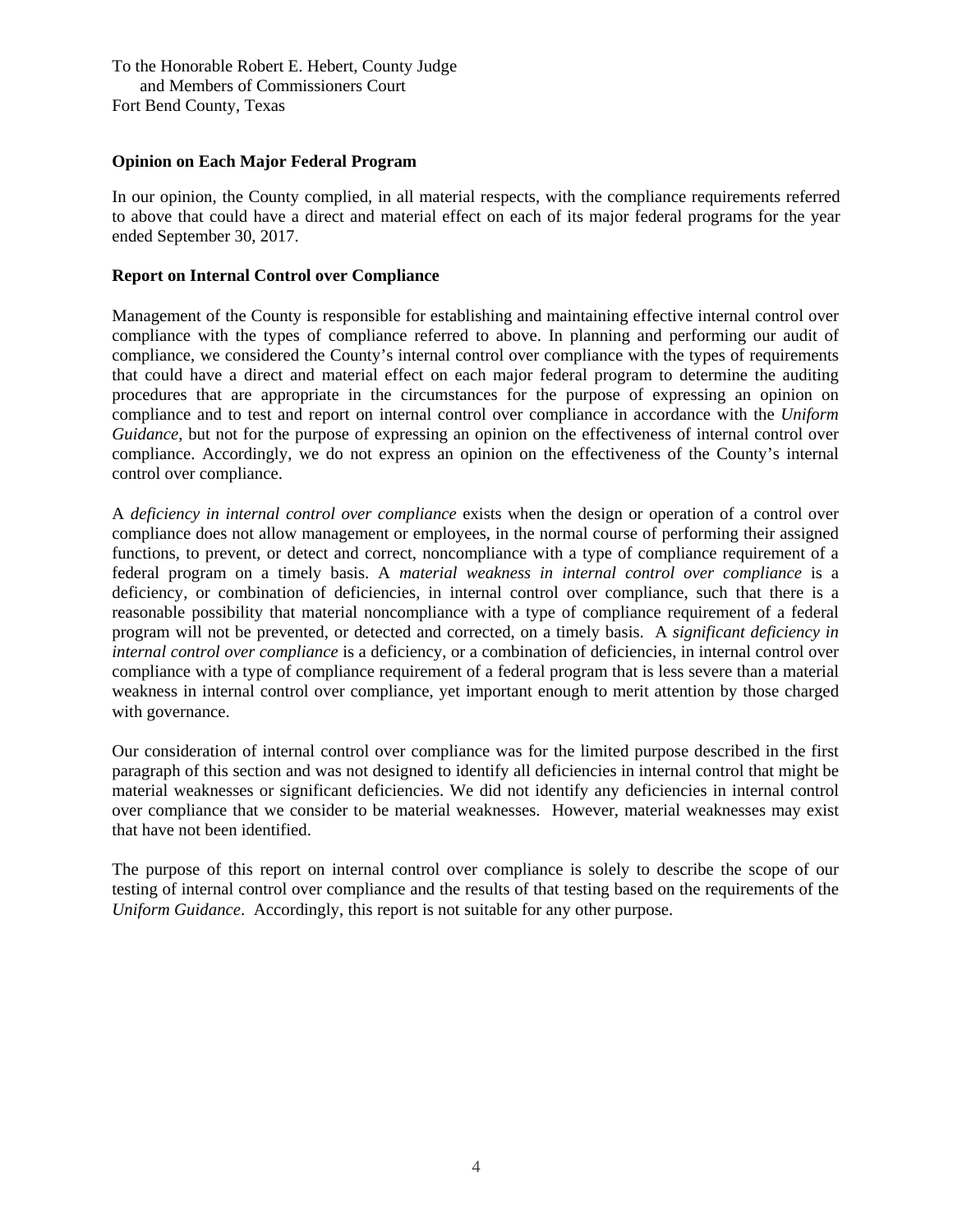To the Honorable Robert E. Hebert, County Judge and Members of Commissioners Court Fort Bend County, Texas

### **Report on Schedule of Expenditures of Federal Awards**

We have audited the financial statements of the governmental activities, the aggregate discretely presented component units, each major fund, and the aggregate remaining fund information of the County as of and for the year ended September 30, 2017, and the related notes to the financial statements, which collectively comprise the County's basic financial statements. We have issued our report thereon dated March 31, 2018, which contained unmodified opinions on those financial statements. Our audit was performed for the purpose of forming our opinions on the financial statements that collectively comprise the basic financial statements. The accompanying Schedule of Expenditures of Federal Awards is presented for purposes of additional analysis as required by the *Uniform Guidance* and is not a required part of the basic financial statements.

Such information is the responsibility of management and was derived from and relates directly to the underlying accounting and other records used to prepare the basic financial statements. The information has been subjected to the auditing procedures applied in the audit of the financial statements and certain other procedures, including comparing and reconciling such information directly to the underlying accounting and other records used to prepare the basic financial statements or to the basic financial statements themselves, and other additional procedures in accordance with auditing standards generally accepted in the United States of America. In our opinion, the Schedule of Expenditures of Federal Awards is fairly stated, in all material respects in relation to the basic financial statements taken as a whole.

Whitley PENN LLP

Houston, Texas March 31, 2018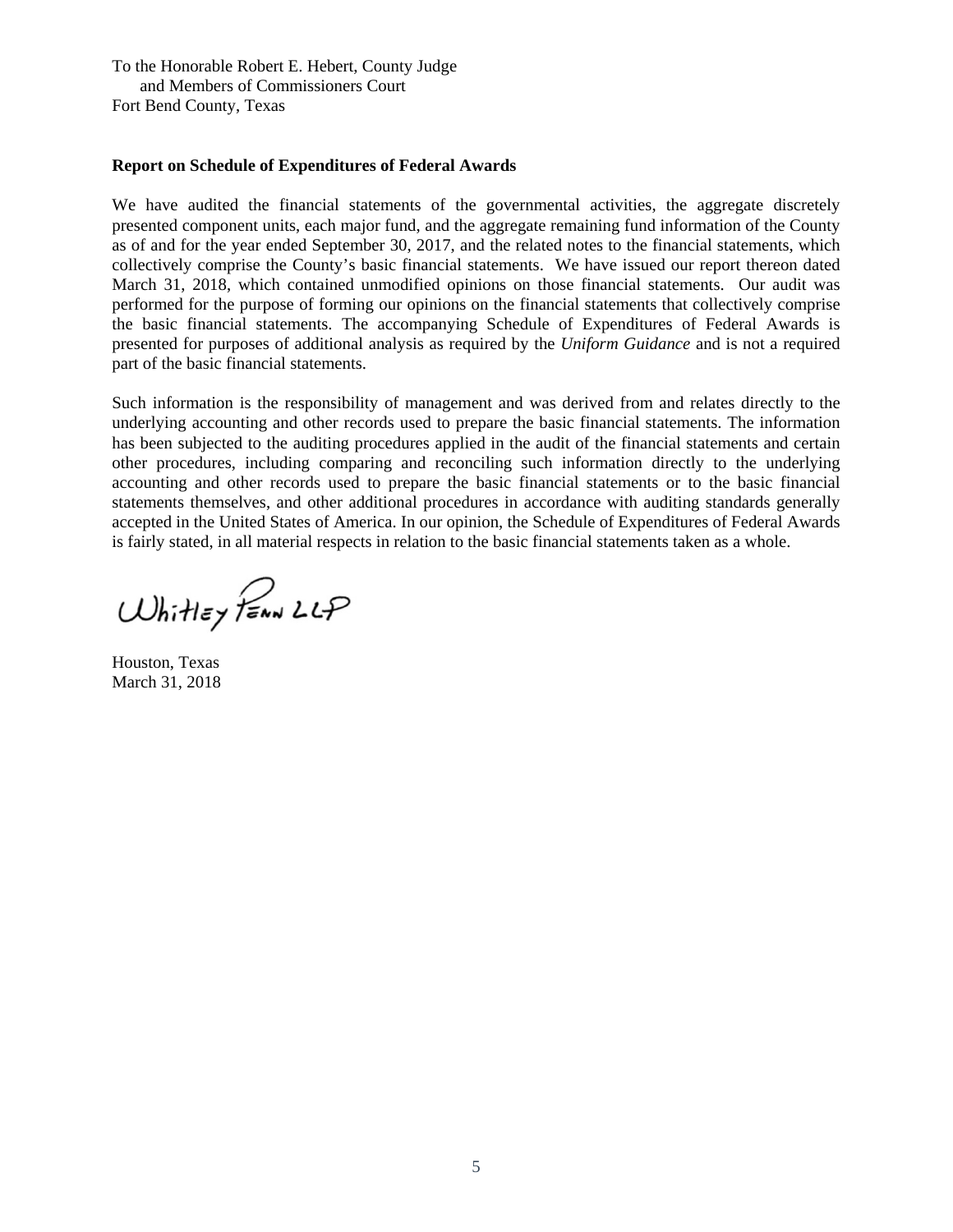### **FORT BEND COUNTY, TEXAS SCHEDULE OF FINDINGS AND QUESTIONED COSTS**  *For The Year Ended September 30, 2017*

## **I. Summary of Auditors' Results**

# **Financial Statements**

| Type of auditors' report issued:                                                                              | Unmodified          |
|---------------------------------------------------------------------------------------------------------------|---------------------|
| Internal control over financial reporting:                                                                    |                     |
| Material weakness(es) identified?                                                                             | N <sub>o</sub>      |
| Significant deficiency (ies) identified that are not<br>considered to be material weaknesses?                 | None reported       |
| Noncompliance material to financial statements noted?                                                         | N <sub>0</sub>      |
| <b>Federal Awards</b>                                                                                         |                     |
| Internal control over major programs:                                                                         |                     |
| Material weakness(es) identified?                                                                             | N <sub>o</sub>      |
| Significant deficiency (ies) identified that are not<br>considered to be material weaknesses?                 | None reported       |
| Type of auditors' report issued on compliance with<br>major programs:                                         | Unmodified          |
| Any audit findings disclosed that are required to be<br>reported in accordance with section 2 CFR 200.516(a)? | No                  |
| Identification of major programs:                                                                             |                     |
| <b>Name of Federal Program or Cluster:</b>                                                                    | <b>CFDA Numbers</b> |
| <b>Federal Transit Cluster:</b>                                                                               |                     |
| Section 5309 Urban Discretionary Transit                                                                      | 20.500              |
| Section 5307 Urban Public Transportation                                                                      | 20.507              |
| Homeland Security Grant Program                                                                               | 97.067              |
| Dollar Threshold Considered Between Type A and Type B<br><b>Federal Programs</b>                              | \$750,000           |
| Auditee qualified as low-risk auditee?                                                                        | Yes                 |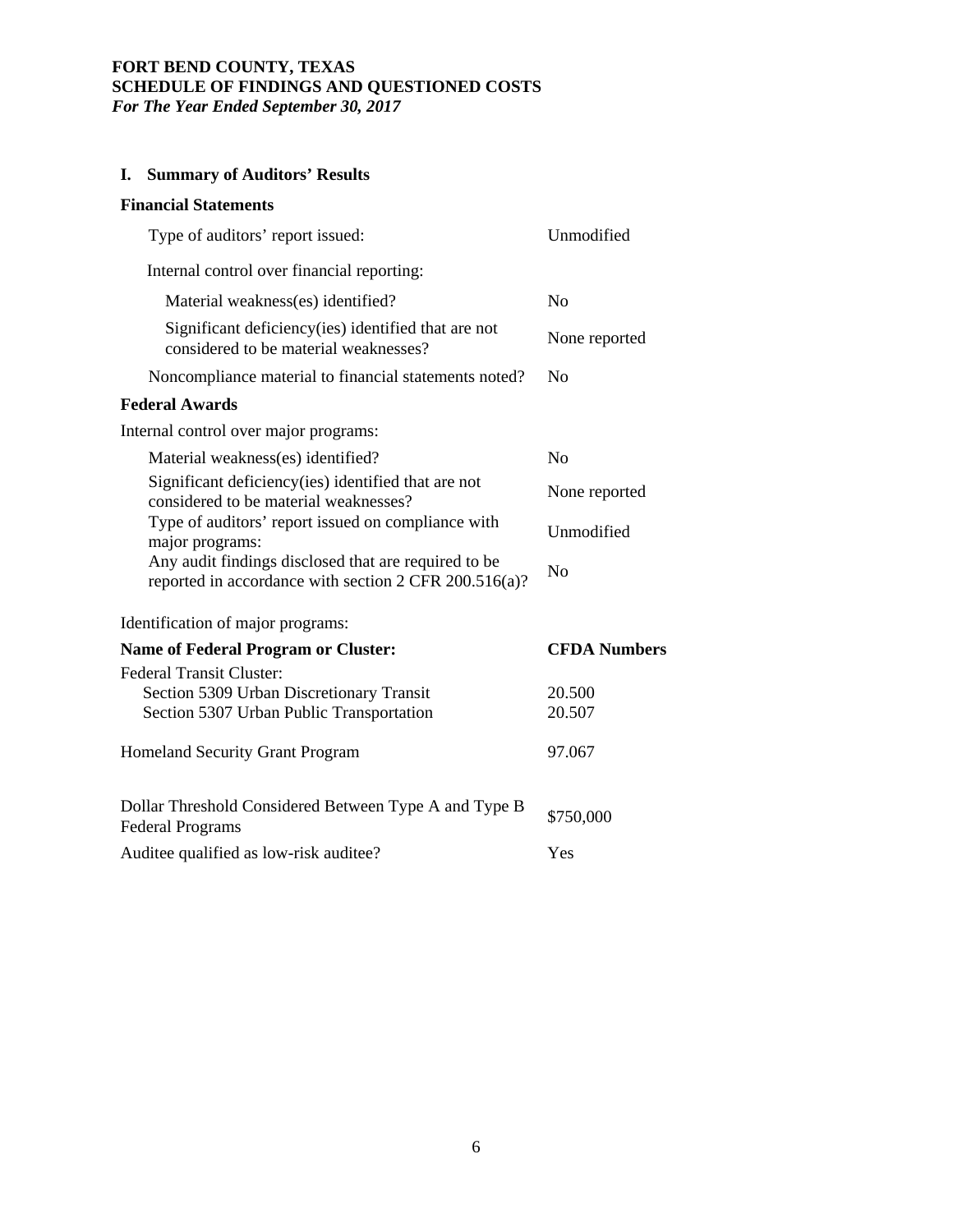### **FORT BEND COUNTY, TEXAS**  *SCHEDULE OF FINDINGS AND QUESTIONED COSTS (continued) For The Year Ended September 30, 2017*

## **II. Financial Statement Findings**

None noted

## **III. Federal Award Findings and Questioned Costs**

None noted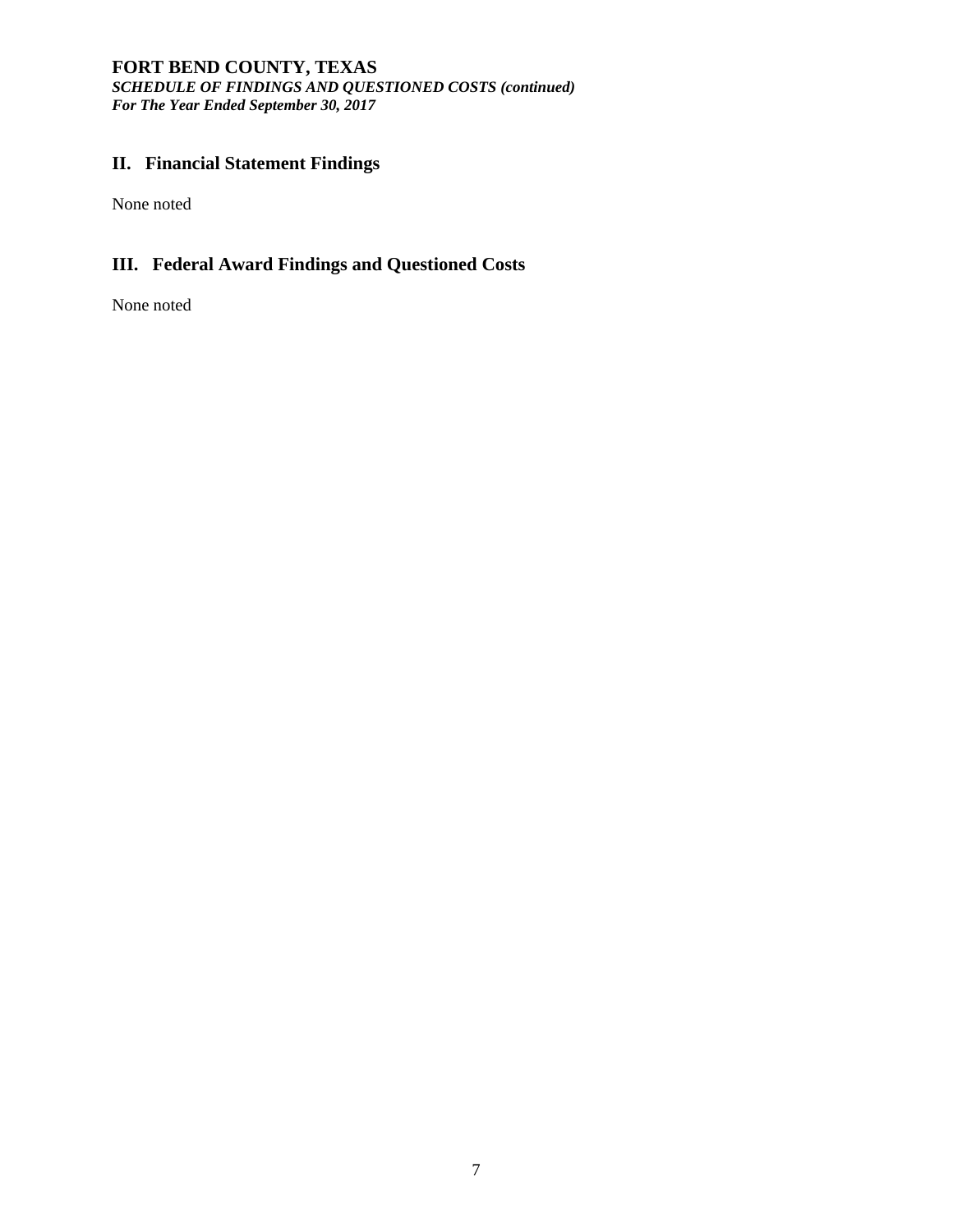### **FORT BEND COUNTY, TEXAS**

### *SCHEDULE OF EXPENDITURES OF FEDERAL AWARDS*

*For the year ended September 30, 2017*

| <b>Federal Grantor/Pass-Through Grantor/Program Title</b>                                                           | Federal<br><b>CFDA</b><br><b>Number</b> | Pass-Through<br><b>Entity Identifying</b><br><b>Number</b> | Federal<br><b>Expenditures</b> | Passed<br>through to<br><b>Subrecipients</b> |
|---------------------------------------------------------------------------------------------------------------------|-----------------------------------------|------------------------------------------------------------|--------------------------------|----------------------------------------------|
|                                                                                                                     |                                         |                                                            |                                |                                              |
| U.S. Department of Agriculture<br>Passed-through the Texas Department of Agriculture - Food and Nutrition Division: |                                         |                                                            |                                |                                              |
| <b>Child Nutrition Cluster:</b>                                                                                     |                                         |                                                            |                                |                                              |
| Non-cash assistance:                                                                                                |                                         |                                                            |                                |                                              |
| Food Donation (Program Year 2017: 10/1/16 - 9/30/17)<br>Cash assistance:                                            | 10.555                                  | 01298                                                      | \$<br>3,968                    | \$                                           |
| School Breakfast Program 2017-2018                                                                                  | 10.553                                  | 01298                                                      | 8,465                          |                                              |
| School Breakfast Program 2016-2017                                                                                  | 10.553                                  | 01298                                                      | 31,190                         |                                              |
| National School Lunch Program 2017-2018                                                                             | 10.555                                  | 01298                                                      | 12,714                         |                                              |
| National School Lunch Program 2016-2017                                                                             | 10.555                                  | 01298                                                      | 47,029                         |                                              |
| Summer Food Service Program for Children                                                                            | 10.559                                  | 01637                                                      | 95,821                         |                                              |
| <b>Total Child Nutrition Cluster</b>                                                                                |                                         |                                                            | 199.187                        |                                              |
| <b>Total U.S. Department of Agriculture</b>                                                                         |                                         |                                                            | 199,187                        |                                              |
| U.S. Department of Housing and Urban Development                                                                    |                                         |                                                            |                                |                                              |
| <b>Direct Programs:</b>                                                                                             |                                         |                                                            |                                |                                              |
| <b>CDBG</b> - Entitlement Grants Cluster:                                                                           |                                         |                                                            |                                |                                              |
| Community Development Block Grants/Entitlement Grants 2014                                                          | 14.218                                  | B-14-UC-48-0004                                            | 247,162                        |                                              |
| Community Development Block Grants/Entitlement Grants 2015                                                          | 14.218                                  | B-15-UC-48-0004                                            | 765,179                        | 77,995                                       |
| Community Development Block Grants/Entitlement Grants 2016                                                          | 14.218                                  | B-16-UC-48-0004                                            | 703,583                        | 175,196                                      |
| Total CDBG - Entitlement Grants Cluster                                                                             |                                         |                                                            | 1,715,924                      | 253.191                                      |
| Continuum of Care Program                                                                                           | 14.267                                  | TX0353L6E001402                                            | 227,624                        | 219,506                                      |
| Homeless Emergency Assistance and Rapid Transition Housing (HEARTH)                                                 |                                         |                                                            |                                |                                              |
| <b>Emergency Solutions Grant Program 2015</b>                                                                       | 14.231                                  | E-15UC-48-0003                                             | 70,800                         | 70,544                                       |
| Homeless Emergency Assistance and Rapid Transition Housing (HEARTH)                                                 |                                         |                                                            |                                |                                              |
| <b>Emergency Solutions Grant Program 2016</b>                                                                       | 14.231<br>14.239                        | E-16UC-48-0003                                             | 125,163<br>650                 | 115,736                                      |
| Home Investment Partnerships Program 2013<br>Home Investment Partnerships Program 2014                              | 14.239                                  | M-13-UC-48-0216<br>M-14-UC-48-0216                         | 154,142                        |                                              |
| Home Investment Partnerships Program 2015                                                                           | 14.239                                  | M-15-UC-48-0216                                            | 315,240                        |                                              |
| Home Investment Partnerships Program 2016                                                                           | 14.239                                  | M-16-UC-48-0216                                            | 22,076                         |                                              |
| <b>Total U.S. Department of Housing and Urban Development</b>                                                       |                                         |                                                            | 2,631,619                      | 658,977                                      |
| <b>U.S. Department of Justice</b>                                                                                   |                                         |                                                            |                                |                                              |
| <b>Direct Programs:</b>                                                                                             |                                         |                                                            |                                |                                              |
| Edward Byrne Justice Assistance Grant FY14                                                                          | 16.738                                  | 2014-DJ-BX-0696                                            | 6,976                          |                                              |
| Edward Byrne Justice Assistance Grant FY15                                                                          | 16.738                                  | 2015-DJ-BX-0424                                            | 2,990                          |                                              |
| Edward Byrne Justice Assistance Grant FY16                                                                          | 16.738                                  | 2016-DJ-BX-0269                                            | 55,978                         |                                              |
| <b>Total Direct Programs</b>                                                                                        |                                         |                                                            | 65,944                         |                                              |
| Passed-through the Office of the Governor Criminal Justice Division:                                                |                                         |                                                            |                                |                                              |
| Crime Victim Assistance -Victim Witness Staff Expansion -                                                           |                                         |                                                            |                                |                                              |
| $(VOCA)$ (District Atty)                                                                                            | 16.575                                  | VA-1364516                                                 | 120,886                        |                                              |
| Crime Victim Assistance -Victim Services Program -                                                                  |                                         |                                                            |                                |                                              |
| Victim of Crime Act (VOCA) (CSCD)                                                                                   | 16.575                                  | VA-1364816                                                 | 40,045                         |                                              |
| Victim Case Coordination Program                                                                                    | 16.575                                  | VA-3058301                                                 | 32,844                         |                                              |
| The IRIS Women's Program                                                                                            | 16.575                                  | VA-3024001                                                 | 99,502                         |                                              |
| Violence Against Women Formula Grant - Prosecutor (District Atty)                                                   | 16.588                                  | WF-1344719                                                 | 116,573                        |                                              |
| Violence Against Women Formula Grant - Prosecutor (District Atty)                                                   | 16.588                                  | WF-1344720                                                 | 11,235                         |                                              |
| Child Abuse Investigator<br>Total Passed-through the Office of the Governor Criminal Justice Division               | 16.738                                  | DZ-2674104                                                 | 46,876<br>467,961              |                                              |
|                                                                                                                     |                                         |                                                            |                                |                                              |
| Passed-through the City of Houston:<br>Internet Crimes Against Children Task Force Program: District Atty           | 16.543                                  | 2015-MC-FX-K046                                            | 64,835                         |                                              |
| Internet Crimes Against Children Task Force Program: District Atty                                                  | 16.543                                  | 2015-MC-FX-K046                                            | 21,386                         |                                              |
| Total Passed-through the City of Houston                                                                            |                                         |                                                            | 86,221                         |                                              |
| <b>Total U.S. Department of Justice</b>                                                                             |                                         |                                                            |                                |                                              |
|                                                                                                                     |                                         |                                                            | \$<br>620,126                  | \$                                           |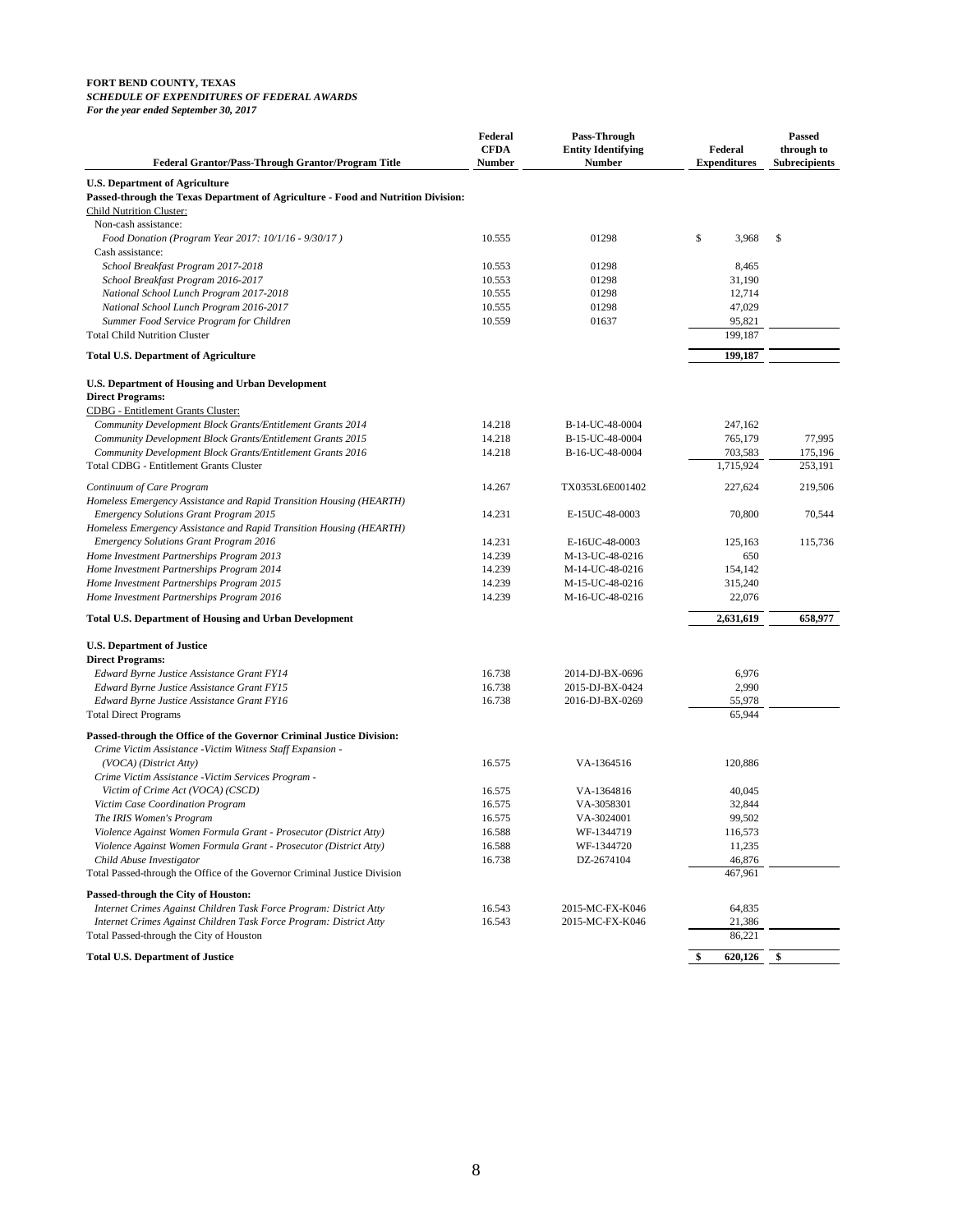### **FORT BEND COUNTY, TEXAS** *SCHEDULE OF EXPENDITURES OF FEDERAL AWARDS (CONTINUED)*

*For the year ended September 30, 2017*

| <b>Federal Grantor/Pass-Through Grantor/Program Title</b>                                               | Federal<br><b>CFDA</b><br><b>Number</b> | Pass-Through<br><b>Entity Identifying</b><br><b>Number</b> | Federal<br><b>Expenditures</b> | <b>Passed</b><br>through to<br><b>Subrecipients</b> |
|---------------------------------------------------------------------------------------------------------|-----------------------------------------|------------------------------------------------------------|--------------------------------|-----------------------------------------------------|
| <b>U.S. Department of Transportation</b>                                                                |                                         |                                                            |                                |                                                     |
| <b>Direct Programs:</b>                                                                                 |                                         |                                                            |                                |                                                     |
| Federal Transit Cluster:                                                                                |                                         |                                                            |                                |                                                     |
| Section 5309 Urban Discretionary Transit                                                                | 20.500                                  | TX-04-0041                                                 | \$<br>131,297                  | \$                                                  |
| Section 5307 Urban Public Transportation                                                                | 20.507                                  | TX-90-X968                                                 | 1,007,792                      |                                                     |
| Section 5307 Urban Public Transportation                                                                | 20.507                                  | TX-90-Y026                                                 | 866,418                        |                                                     |
| Section 5307 Urban Public Transportation                                                                | 20.507                                  | TX-90-Y120                                                 | 414,750                        |                                                     |
| Section 5307 Urban Public Transportation                                                                | 20.507                                  | TX-2018-007                                                | 799,287                        |                                                     |
| Section 5307 Urban Public Transportation                                                                | 20.507                                  | TX-2018-003                                                | 690.844                        |                                                     |
| <b>Total Federal Transit Cluster</b>                                                                    |                                         |                                                            | 3,910,388                      |                                                     |
| <b>Transit Services Programs Cluster:</b>                                                               |                                         |                                                            |                                |                                                     |
| <b>Direct Programs:</b>                                                                                 |                                         |                                                            |                                |                                                     |
| Section 5310 Elderly & Disabled Transportation Program                                                  | 20.513                                  | TX-2016-048                                                | 858,416                        |                                                     |
| Section 5310 Elderly & Disabled Transportation Program                                                  | 20.513                                  | TX-2017-083                                                | 294,355                        |                                                     |
| <b>Total Direct Programs:</b>                                                                           |                                         |                                                            | 1,152,771                      |                                                     |
| Passed-through Metropolitan Transit Authority of Harris County:                                         |                                         |                                                            |                                |                                                     |
| Section 5310 Elderly & Disabled Transportation Program                                                  | 20.513                                  | TX-16-0X25                                                 | 41,636                         |                                                     |
| Section 5316 Job Access/Reverse Commute Federal Funds                                                   | 20.516                                  | TX-37-X059                                                 | 606,395                        |                                                     |
| Total Passed-through Metropolitan Transit Authority of Harris County:                                   |                                         |                                                            | 648,031                        |                                                     |
| <b>Total Transit Services Programs Cluster</b>                                                          |                                         |                                                            | 1,800,802                      |                                                     |
| <b>Passed-through Texas Department of Transportation:</b>                                               |                                         |                                                            |                                |                                                     |
| Section 5311 State/Local Rural Public Transportation                                                    | 20.509                                  | RPT 1502 (11) 39                                           | 137,383                        |                                                     |
| Section 5311 State/Local Rural Public Transportation                                                    | 20.509                                  | RPT 1603 (11) 13                                           | 110,983                        |                                                     |
| Total Passed-through Texas Department of Transportation:                                                |                                         |                                                            | 248.366                        |                                                     |
| Passed-through Houston-Galveston Area Council:                                                          |                                         |                                                            |                                |                                                     |
| Highway Planning and Construction Cluster:                                                              |                                         |                                                            |                                |                                                     |
| Texas Medical Commuter Service Expansion                                                                | 20.205                                  | TDOT.10.1112.02                                            | 6,355                          |                                                     |
| Texas Medical Commuter Service Expansion                                                                | 20.205                                  | TDOT.16.1113.02                                            | 72,363                         |                                                     |
| Total Highway Planning and Construction Cluster                                                         |                                         |                                                            | 78.718                         |                                                     |
| <b>Total U.S. Department of Transportation</b>                                                          |                                         |                                                            | 6,038,274                      |                                                     |
| <b>National Endowment for the Humanities -</b><br><b>Institute of Museum and Library Services</b>       |                                         |                                                            |                                |                                                     |
| Passed-through the Texas State Library and Archives Commission<br>Interlibrary Loan Lends               | 45.310                                  | LS-00-15-0044-15                                           | 4,756                          |                                                     |
| <b>Total National Endowment for the Humanities -</b><br><b>Institute of Museum and Library Services</b> |                                         |                                                            | 4,756                          |                                                     |
| <b>U.S. Environmental Protection Agency</b><br><b>Direct Program:</b>                                   |                                         |                                                            |                                |                                                     |
| FY08 EPA STAG Grant (Congressionally Mandated Projects)                                                 | 66.202                                  | XP-00F30401                                                | 216,347                        |                                                     |
| <b>Total U.S. Environmental Protection Agency</b>                                                       |                                         |                                                            | 216,347<br>\$                  | \$                                                  |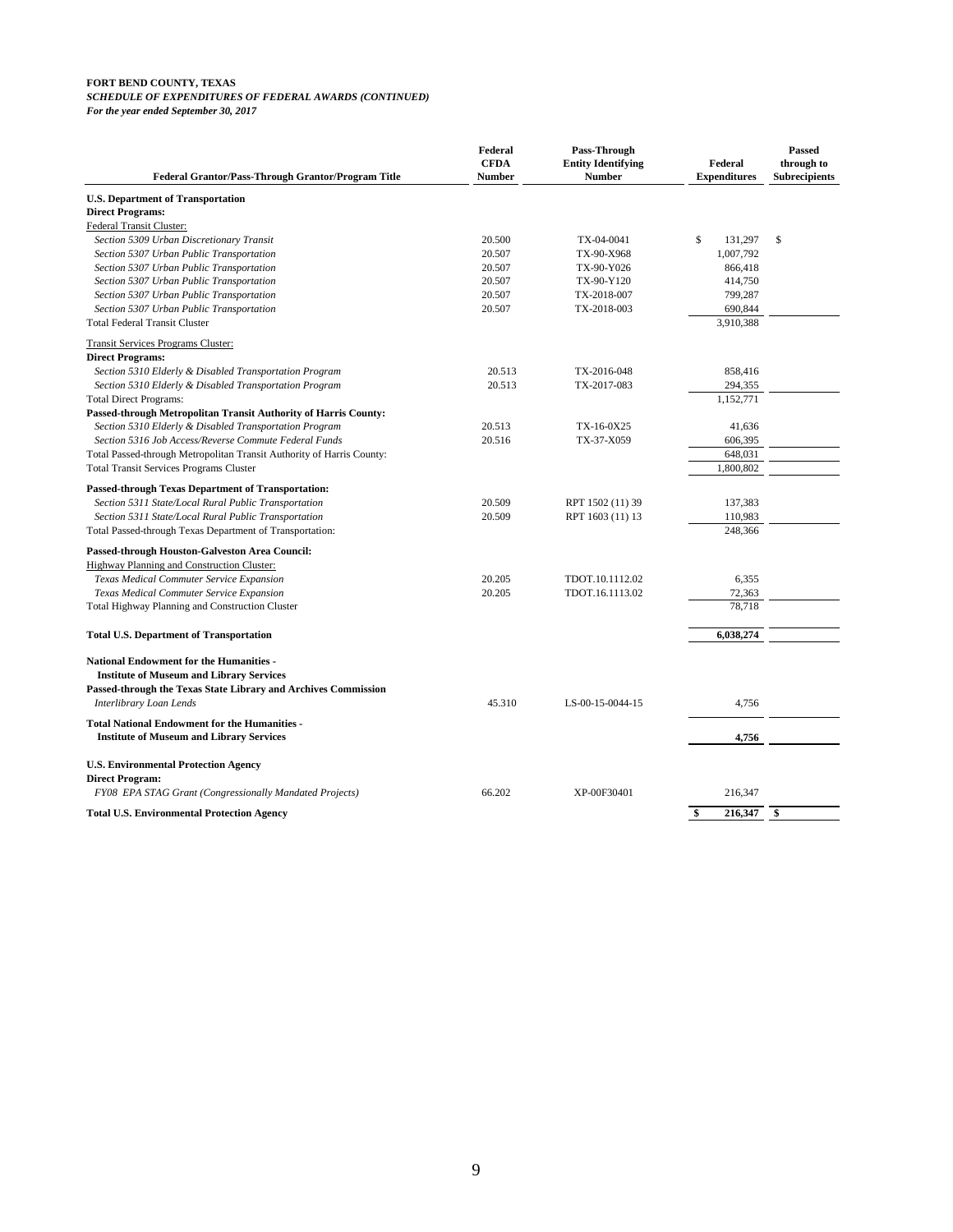#### **FORT BEND COUNTY, TEXAS** *SCHEDULE OF EXPENDITURES OF FEDERAL AWARDS (CONTINUED) For the year ended September 30, 2017*

**Federal Grantor/Pass-Through Grantor/Program Title CFDA Number Entity Identifying Number Federal Expenditures through to Subrecipients U.S. Department of Health & Human Services Passed-through Texas Department of Family & Protective Services:** *Foster Care Title IV-E FY '14 (Legal)* 93.658 23941775 \$ 124,274 *Foster Care Title IV-E FY '14 (CWS* 93.658 23941778 20,705 Total Passed-through Texas Department of Family & Protective Services 144,979 **Passed-through Texas Department of State Health Services:** *Public Health Emergency Preparedness (PHEP) (Hazards)* 93.069 2016-001130-01 250,571 *Public Health Emergency Preparedness (PHEP) (Hazards)* 93.069 537-180117-00001 75,046 *Public Health Emergency Preparedness - CRI - Cities Readiness Initiative* 93.069 2016-001133-01 88,152 *Public Health Emergency Preparedness - CRI - Cities Readiness Initiative* 93.069 537-18-0187-00001 35,257 *Tuberculosis Prevention & Control - Federal* 93.116 2017-001385-01 75,701 75,701<br>193.268 2016-001054-01 243,346 2016-001054-01 243,346 **Immunization Cooperative Agreement - Locals** *Immunization Cooperative Agreement - Locals* 93.268 537-18-0056-00001 19,008 *Centers for Disease Control andPrevention - HIV/PREVF HIV-Prevention Services* 93.940 2016-004093-03 178,795 Total Passed-through Texas Department of State Health Services 965,876 **Passed-through Texas Health and Human Services Commission:** Medicaid Cluster: *Medical Assistance Program - Ambulance Services* 93.778 NPI 1457322885/TPI 086395301 2,051,000 *Medical Assistance Program 1115 Waiver* 93.778 2967606-01 5,887,935 Total Medicaid Cluster 7,938,935 **Total U.S. Department of Health & Human Services 9,049,790 Executive Office of the President Direct Programs:** Office on National Drug Control Policy: High Intensity Drug Trafficking Areas (HIDTA) (Sheriff's Office)  $95.001$  G16HN0010A 949,728<br>High Intensity Drug Trafficking Areas (HIDTA) (Sheriff's Office) 95.001 G17HN0010A 52,887 High Intensity Drug Trafficking Areas (HIDTA) (Sheriff's Office) 95.001 G17HN0010A 52,887 **Total Executive Office of the President 1,002,615 U.S. Department of Homeland Security Passed-through Texas Department of Public Safety - Division of Emergency Management:** *Emergency Management Performance Grant* 97.042 17TX-EMPG-0511 96,808 *Pre-Disaster Mitigation* 97.047 PDMC-PL-06-TX-004 74,968 Total Passed-through Texas Department of Public Safety - Division of Emergency Management 171,776 **Passed-through the Office of the Governor Homeland Security Grants Division:** *Community Preparedness* 97.067 HS-2970901 79,580 *Community Preparedness* 97.067 HS-2970902 170,577 *Hazmat Sustainment/Enhancement* 97.067 HS-2971001 96,135 *Hazmat Sustainment/Enhancement Houston Regional Intelligence Service Center - Analyst* 97.067 HS-2971201 20,731 *Houston Regional Intelligence Service Center - Analyst* 97.067 HS-2971202 56,260 *Helicopter Equipment Ugrade* 97.067 HS-2971301 58,857 *Collapse Search and Rescue* 90,575 **HS-2971401** 90,575 **HS-2971401** 90,575 **HS-2971401** 90,575 **Collapse Search and Rescue** 13,900 *Collapse Search and Rescue* 97.067 HS-2971402 13,900 *SWAT Sustainment/Enhancement* 97.067 HS-2971501 130,468 *SWAT Sustainment/Enhancement* 97.067 HS-2971502 59,027 *EOC Technology* 97.067 HS-2971701 4,000 *EOC Technology* 97.067 HS-2971702 64,618 *Regional Planners* 97.067 HS-2971801 55,683 *Regional Planners* 97.067 HS-2971802 163,247 *Regional Technology Sustainment (PIER)* 97.067 HS-2971901 143,944 *Regional Technology Sustainment (PIER)* 97.067 HS-2971902 170,534 *Management and Administration* 97.067 HS-2985401 27,117 *Management and Administration* 97.067 HS-2985402 29,013 *EOC PC Upgrade* 97.067 HS-3159701 34,278 *EOC Needs Assessment* 97.067 HS-3160901 8,714 *Disaster Cost Recovery* 97.067 HS-3161001 16,359 Total Passed-through the Office of the Governor Homeland Security Grants Division: 1,498,941 **Total U.S. Department of Homeland Security 1,670,717 Total Expenditures of Federal Awards \$ 658,977 21,433,431 \$** 

**Federal**

**Pass-Through**

**Passed**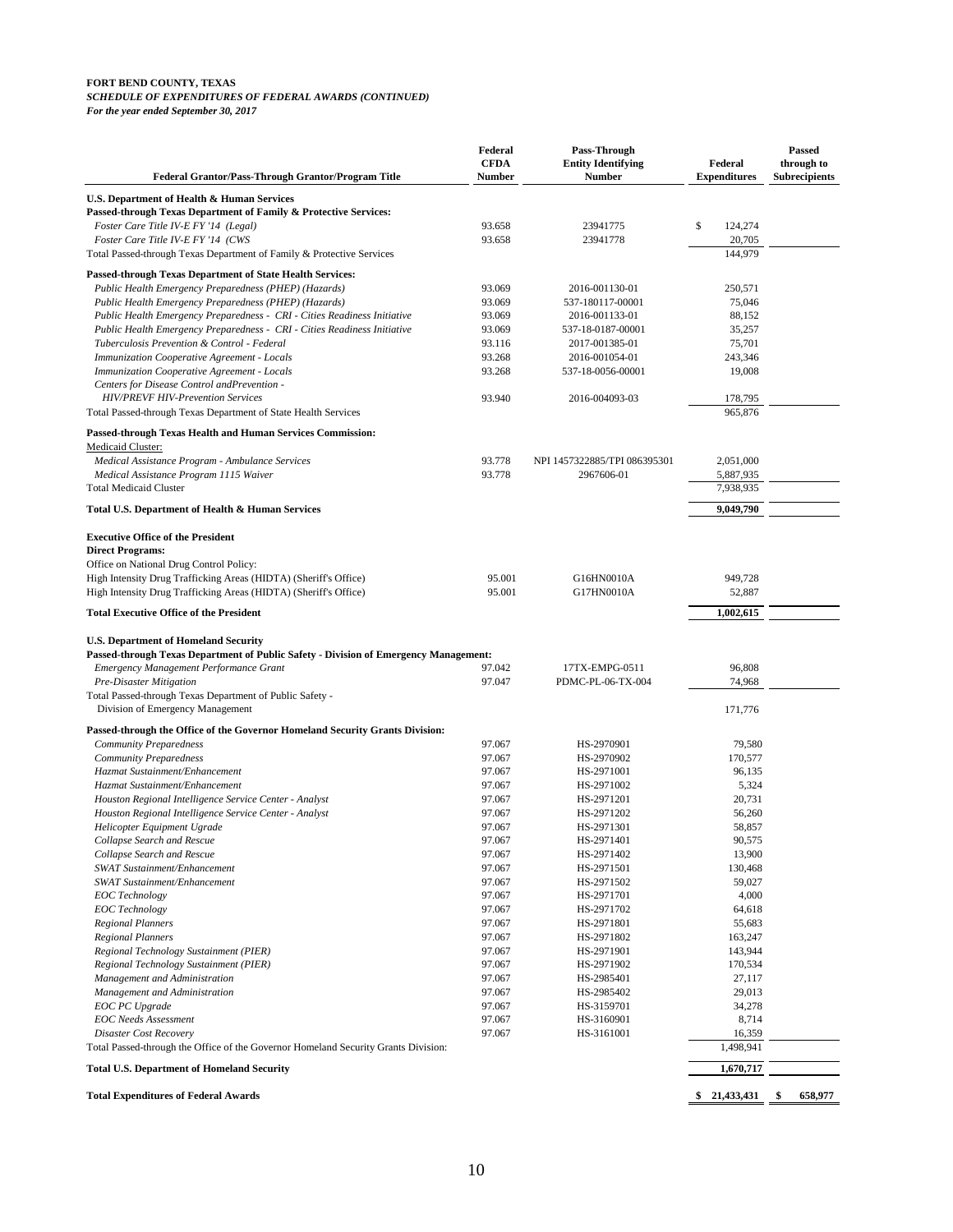### **FORT BEND COUNTY, TEXAS**  *NOTES TO THE SCHEDULE OF EXPENDITURES OF FEDERAL AWARDS For The Year Ended September 30, 2017*

### **Note 1 - Basis of Presentation**

The accompanying schedule of expenditures of federal awards (the "Schedule") includes the federal grant activity of Fort Bend County, Texas (the "County") under programs of the federal government for the year ended September 30, 2017. The information in this Schedule is presented in accordance with the requirements of Office of Management and Budget (OMB) *Uniform Guidance*. Because the Schedule presents only a selected portion of the operations of the County, it is not intended to and does not present the financial position, changes in net position or cash flows of the County.

### **Note 2 - Summary of Significant Accounting Policies**

The County accounts for all federal awards under programs of the federal government in the General and Special Revenue Funds. These programs are accounted for using a current financial resources measurement focus. With this measurement focus, only current assets and current liabilities are generally included on the balance sheet. Operating statements of these funds present increases (i.e. revenues and other financing sources) and decreases (i.e. expenditures and other financing uses) in net current assets.

The modified accrual basis of accounting is used for these funds. This basis of accounting recognizes revenues in the accounting period in which they become susceptible to accrual, i.e. both measurable and available, and expenditures in the accounting period in which the liability is incurred, if measurable, except for certain compensated absences and claims and judgments, which are recognized when the obligations are expected to be liquidated with expendable available financial resources.

Federal grant funds for governmental funds are considered to be earned to the extent of expenditures made under the provisions of the grant. When such funds are advanced to the County, they are recorded as unearned revenues until earned. Otherwise, federal grant funds are received on a reimbursement basis from the respective federal program agencies. Generally, unused balances are returned to the grantor at the close of specified project periods. The County has elected not to use the 10 percent de minimis indirect cost rate allowed under the *Uniform Guidance*.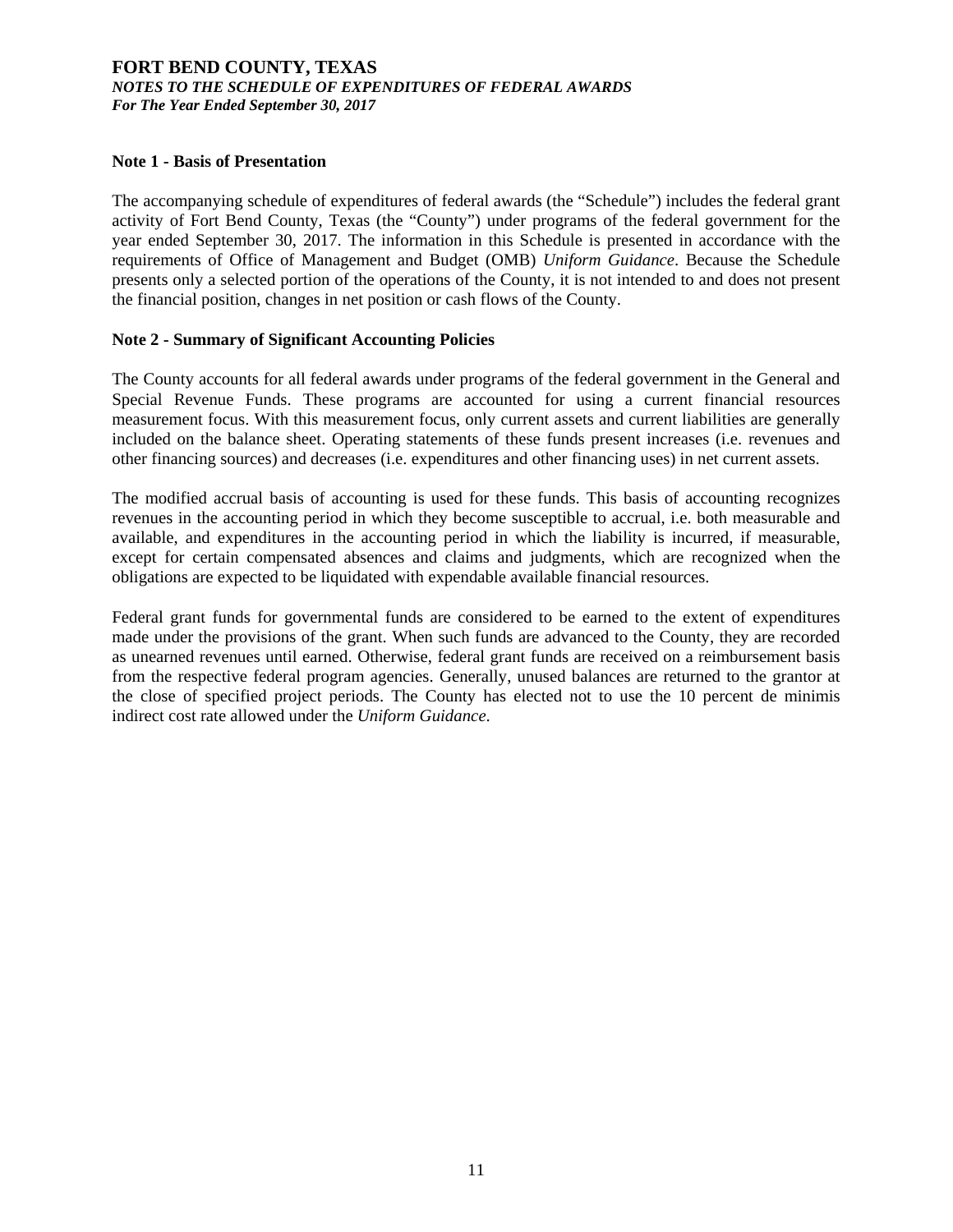### **FORT BEND COUNTY, TEXAS**  *SUMMARY SCHEDULE OF PRIOR AUDIT FINDINGS For The Year Ended September 30, 2017*

Federal regulations, Title 2 U.S. Code of Federal Regulations Section 200.511 states, "The auditee is responsible for follow-up and corrective action on all audit findings. As part of this responsibility, the auditee must prepare a summary schedule of prior audit findings." The summary schedule of prior audit findings must report the status of the following:

- All audit findings included in the prior audit's schedule of findings and questioned costs and
- All audit findings reported in the prior audit's summary schedule of prior audit findings except audit findings listed as corrected.

### **I. Prior Audit Findings**

None reported